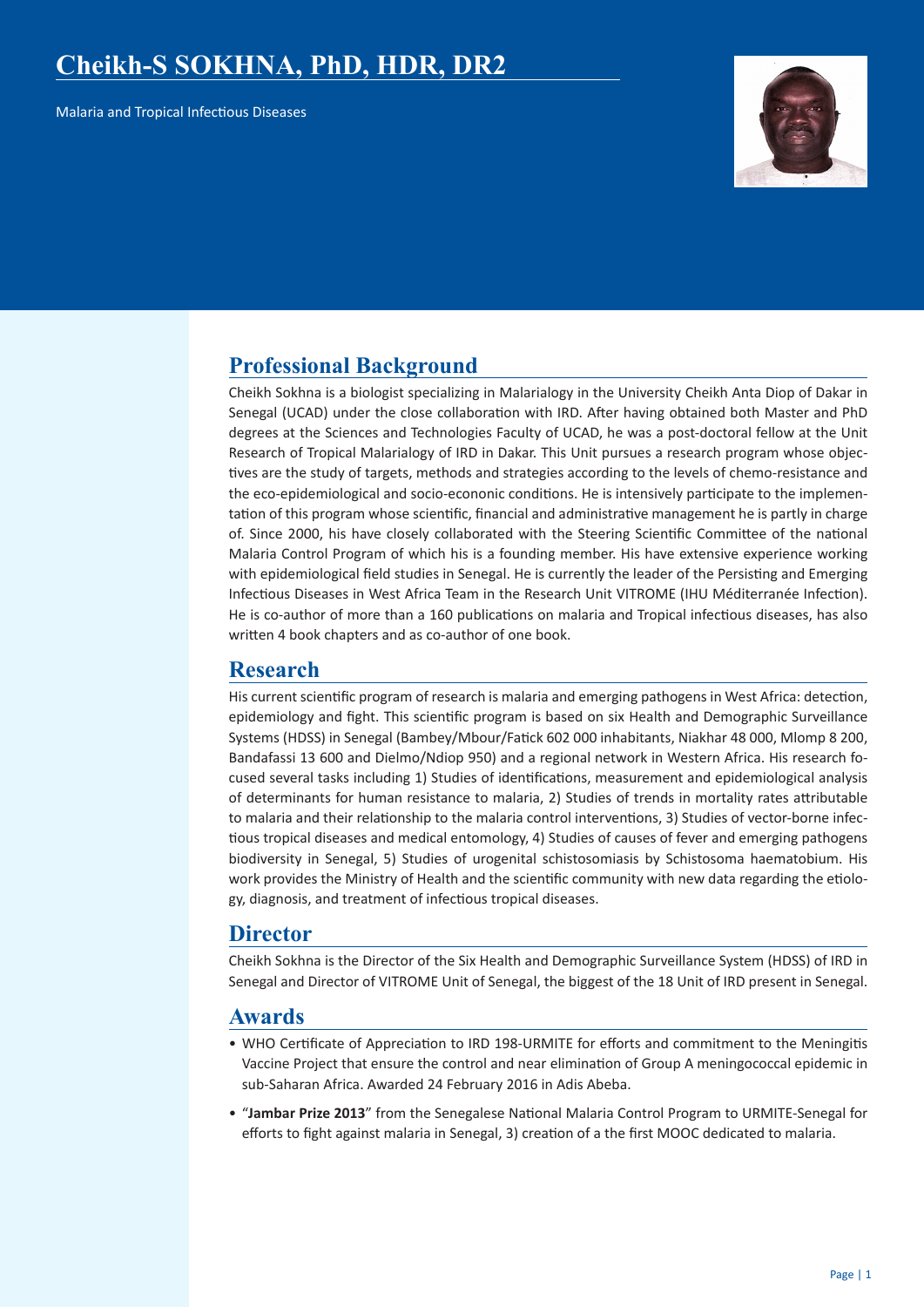# **List of Indexed 160 indexed Publications by January, 2017**

http://www.ncbi.nlm.nih.gov/pubmed?term=Sokhna+.



- 1. Perraut R, Varela ML, Joos C, Diouf B, **Sokhna C**, Mbengue B, Tall A, Loucoubar C, Touré A, Mercereau-Puijalon O. Association of antibodies to Plasmodium falciparum merozoite surface protein-4 with protection against clinical malaria.Vaccine. 2017 Oct 14. pii: S0264-410X(17)31391-9. doi:10.1016/j.vaccine.2017.10.012.
- 2. Guilhot E, Alou MT, Lagier JC, Labas N, Couderc C, Delerce J, Diallo A, **Sokhna C**, Fournier PE, Raoult D, Khelaifia S. Genome sequence and description of Anaeromassilibacillus senegalensis gen. nov., sp. nov., isolated from the gut of patient with kwashiorkor. New Microbes New Infect. 2017 Feb 2; 17:54-64. doi: 10.1016/j.nmni.2017.01.009. eCollection 2017 May.
- 3. Niass O, Saint-Pierre P, Niang M, Diop F, Diouf B, Faye MM, Sarr FD, Faye J, Diagne N, **Sokhna C**, Trape JF, Perraut R, Tall A, Diongue AK, Toure Balde A. Modelling dynamic change of malaria transmission in holoendemic setting (Dielmo, Senegal) using longitudinal measures of antibody prevalence to Plasmodium falciparum crude schizonts extract. Malar J. 2017 Oct 11;16(1):409. doi: 10.1186/s12936-017- 2052-0.
- 4. **Sokhna C**, Gaye O, Doumbo O.Developing Research in Infectious and Tropical Diseases in Africa: The Paradigm of Senegal. Clin Infect Dis. 2017 Aug 15;65(suppl\_1):S64-S69. doi: 10.1093/cid/cix347.
- 5. **Sokhna C**, Mboup BM, Sow PG, Camara G, Dieng M, Sylla M, Gueye L, Sow D, Diallo A, Parola P, Raoult D, Gautret P. Communicable and non-communicable disease risks at the Grand Magal of Touba: The largest mass gathering in Senegal. Travel Med Infect Dis. 2017 Aug 26. pii: S1477- 8939(17)30127-8. doi: 10.1016/j.tmaid.2017.08.005. [Epub ahead of print]
- 6. Sougoufara S, **Sokhna C**, Diagne N, Doucouré S, Sembène PM, Harry M. The implementation of long-lasting insecticidal bed nets has differential effects on the genetic structure of the African malaria vectors in the Anopheles gambiae complex in Dielmo, Senegal. Malar J. 2017 Aug 15;16(1):337. doi: 10.1186/s12936-017-1992-8.
- 7. Cooper LV, Boukary RM, Aseffa A, Mihret W, Collard JM, Daugla D, Hodgson A, **Sokhna C**, Omotara B, Sow S, Quaye SL, Diallo K, Manigart O, Maiden MCJ, Findlow H, Borrow R, Stuart JM, Greenwood BM, Trotter CL. Investigation of correlates of protection against pharyngeal carriage of Neisseria meningitidis genogroups W and Y in the African meningitis belt. PLoS One. 2017 Aug 10;12(8):e0182575. doi: 10.1371/journal.pone.0182575. eCollection 2017.
- 8. Niang M, Thiam LG, Sane R, Diagne N, Talla C, Doucoure S, Faye J, Diop F, Badiane A, Diouf B, Camara D, Diene-Sarr F, **Sokhna C**, Richard V, Toure-Balde A. Substantial asymptomatic submicroscopic Plasmodium carriage during dry season in low transmission areas in Senegal: Implications for malaria control and elimination. PLoS One. 2017 Aug 3;12(8):e0182189. doi: 10.1371/journal.pone.0182189. eCollection 2017.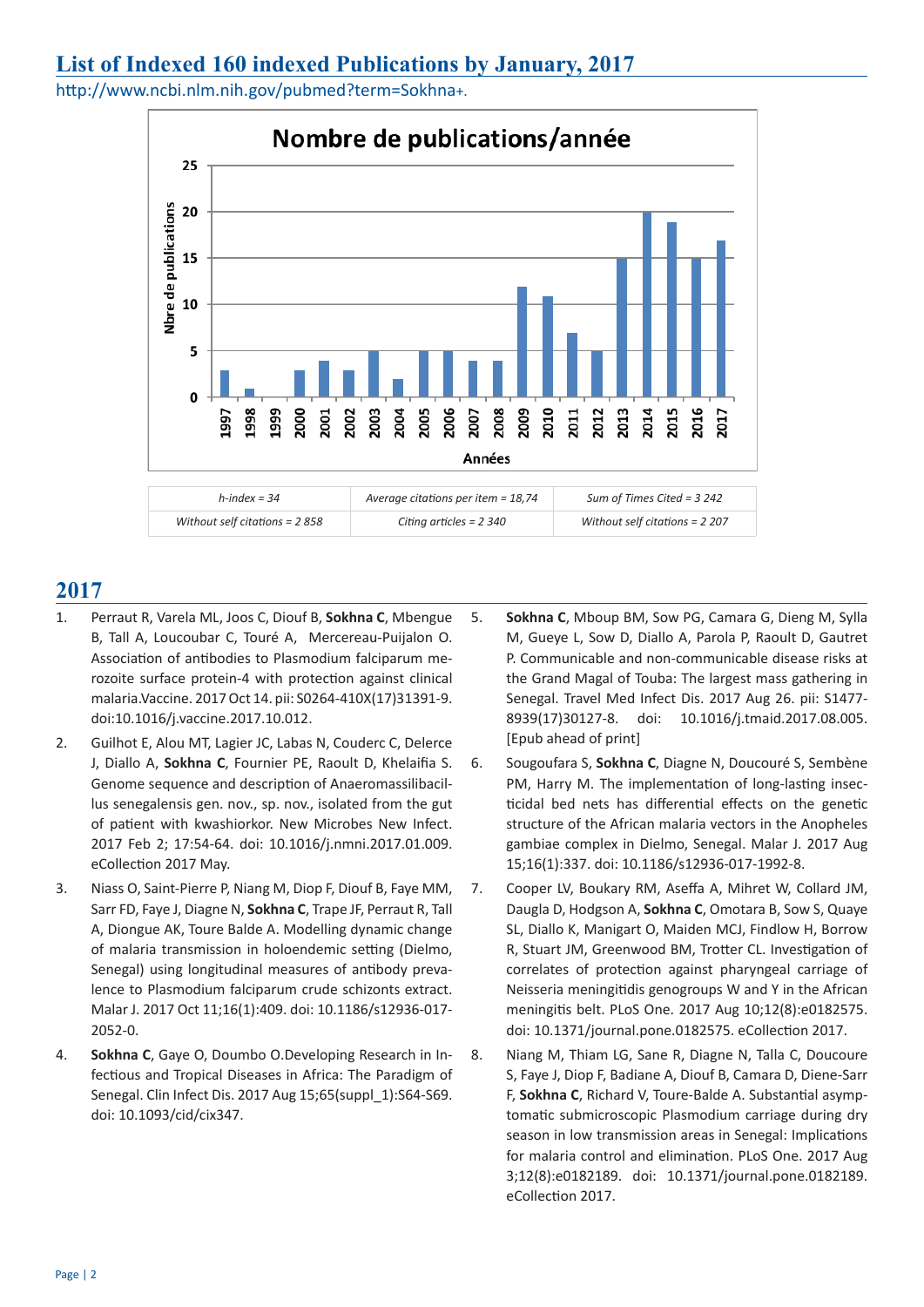- 9. Niang M, Niass O, Diagne N, Sarr FD, Faye MM, Diop F, Diouf B, Faye J, Badiane A, Perraut R, **Sokhna C**, Trape JF, Tall A, Toure-Balde A. Temporal analysis of IgG antibody responses to Plasmodium falciparum antigens in relation to changing malaria epidemiology in a West African setting. Malar J. 2017 Jul 11;16(1):283. doi: 10.1186/s12936- 017-1928-3.
- 10. Wotodjo AN, Doucoure S, Gaudart J, Diagne N, Diene Sarr F, Faye N, Tall A, Raoult D, **Sokhna C**. Malaria in Dielmo, a Senegal village: Is its elimination possible after seven years of implementation of long-lasting insecticide-treated nets? PLoS One. 2017 Jul 5;12(7):e0179528. doi: 10.1371/ journal.pone.0179528. eCollection 2017.
- 11. Perraut R, Varela ML, Loucoubar C, Niass O, Sidibé A, Tall A, Trape JF, Wotodjo AN, Mbengue B, **Sokhna C**, Vigan-Womas I, Touré A, Richard V, Mercereau-Puijalon O. Serological signatures of declining exposure following intensification of integrated malaria control in two rural Senegalese communities. PLoS One. 2017 Jun 13;12(6):e0179146. doi: 10.1371/journal.pone.0179146. eCollection 2017.
- 12. Lagier JC, Diagne N, Fenollar F, Tamalet C, **Sokhna C**, Raoult D. Vaginal self-sampling as a diagnosis tool in low-income countries and potential applications for exploring the infectious causes of miscarriage. Future Microbiol. 2017 Jun;12:609-620. doi: 10.2217/fmb-2016-0179. Epub 2017 Jun 12.
- 13. Tidjani Alou M, Million M, Traore SI, Mouelhi D, Khelaifia S, Bachar D, Caputo A, Delerce J, Brah S, Alhousseini D, **Sokhna C**, Robert C, Diallo BA, Diallo A, Parola P, Golden M, Lagier JC, Raoult D. Gut Bacteria Missing in Severe Acute Malnutrition, Can We Identify Potential Probiotics by Culturomics? Front Microbiol. 2017 May 23;8:899. doi: 10.3389/fmicb.2017.00899. eCollection 2017.
- 14. Sougoufara S, Doucouré S, Backé Sembéne PM, Harry M, **Sokhna C**. Challenges for malaria vector control in sub-Saharan Africa: Resistance and behavioral adaptations in Anopheles populations. J Vector Borne Dis. 2017 Jan-Mar;54(1):4-15. Review.
- 15. Alou MT, Rathored J, Michelle C, Dubourg G, Andrieu C, Armstrong N, **Sokhna C**, Diallo A, Raoult D, Fournier PE. Inediibacterium massiliense gen. nov., sp. nov., a new bacterial species isolated from the gut microbiota of a severely malnourished infant. Antonie Van Leeuwenhoek. 2017 Jun;110(6):737-750. doi: 10.1007/s10482-017-0843- 5. Epub 2017 Feb 11.
- 16. Diallo A, Sié A, Sirima S, Sylla K, Ndiaye M, Bountogo M, Ouedraogo E, Tine R, Ndiaye A, Coulibaly B, Ouedraogo A, Faye B, Ba EH, Compaore G, Tiono A, **Sokhna C**, Yé M, Diarra A, Bahmanyar ER, De Boer M, Pirçon JY, Usuf EA. An epidemiological study to assess Plasmodium falciparum parasite prevalence and malaria control measures in Burkina Faso and Senegal. Malar J. 2017 Feb 6;16(1):63. doi: 10.1186/s12936-017-1715-1.
- 17. Lagier JC, **Sokhna C**, Raoult D. Motorcycles, Cell Phones, and Electricity Can Dramatically Change the Epidemiology of Infectious Disease in Africa. Am J Trop Med Hyg. 2017 May;96(5):1009-1010.

- **2016**
- 18. SENGHOR B, DIAW OT, DOUCOURE S, SEYE M, DIALLO A, TALLA I, BA CT, **SOKHNA C**. Impact of annual Praziquantel treatment on urogenital Schistosomiasis in a seasonal transmission focus in Central Senegal. 2016. PLoS Negl Trop Dis 10(3): e0004557.
- 19. SOUGOUFARA S, HARRY M, DOUCOURE S, SEMBENE PM & **SOKHNA C**. Shift in species composition in the Anpheles gambiae complex after implementation of long-lasting insecticidal nets in Dielmo, Senegal. Medical and Veterinary Entomology. 2016 Apr 5. doi: 10.1111/mve.12171.
- 20. TIDJANI M, LAGIER JC, KHELAIFA S, LABAS N, **SOKHNA C**, DIALLO A, RAOULT D & DUBOURG D. Massilibacterium senegalense gen.nov., so.nov., a new bacterial genus isolated from the human gut. New Microbes and New Infections, Volume 10, March 2016, pages 101-111.
- 21. Tidjani Alou M, Khelaifia S, Michelle C, Andrieu C, Armstrong N, Bittar F, **Sokhna C**, Diallo A, Fournier PE, Raoult D, Million M. Anaerococcus rubiinfantis sp. nov., isolated from the gut microbiota of a Senegalese infant with severe acute malnutrition. Anaerobe. 2016 Aug;40:85-94. doi: 10.1016/j.anaerobe.2016.06.007. Epub 2016 Jun 18.
- 22. Tidjani Alou M, Rathored J, Lagier JC, Khelaifia S, Michelle C, **Sokhna C**, Diallo A, Diallo AB, Fournier PE, Raoult D, Edouard S. Rubeoparvulum massiliense gen. nov., sp. nov., a new bacterial genus isolated from the human gut of a Senegalese infant with severe acute malnutrition. New Microbes New Infect. 2016 Nov 17;15:49-60. doi: 10.1016/j.nmni.2016.11.003. eCollection 2017 Jan.
- 23. MANIGART O, TROTTER C, FINDLOW H, ASSEFA A, MI-HRET W, LOTI DEMISSE T, YESHITELA B, OSEI I, HODGSON A,QUAYE SL, SOW S, COULIBALY M, DIALLO K, TRAORE A, COLLARD JM, MOUSTAPHA BOUKARY R, DJERMA-KOYE O, MAHAMANE AE, JUSOT JF, **SOKHNA C**, ALAVO S, DOUCOURE S, BA el H,DIENG M, DIALLO A, DAUGLA DM, OMOTTARA B, CAHNDRAMOHAN D, HASSAN-KING M, NASCIMENTO M, WOUKEU A, BORROW R, STUART JM & GREENWOOD B. A Seroepidemiological Study of Serogroup A Meningococcal Infection in the African Meningitis Belt. PLoS One. 2016 Feb 12; 11(2):e0147928.
- 24. Abat C, Colson P, Chaudet H, Rolain J-M, Bassene H, Diallo A, Raoult D & **Sokhna C**. Implementation of Syndromic Surveillance Systems in Two Rural Villages in Senegal. PLoS Negl Trop Dis 2016;10:e0005212. doi:10.1371/journal.pntd.0005212.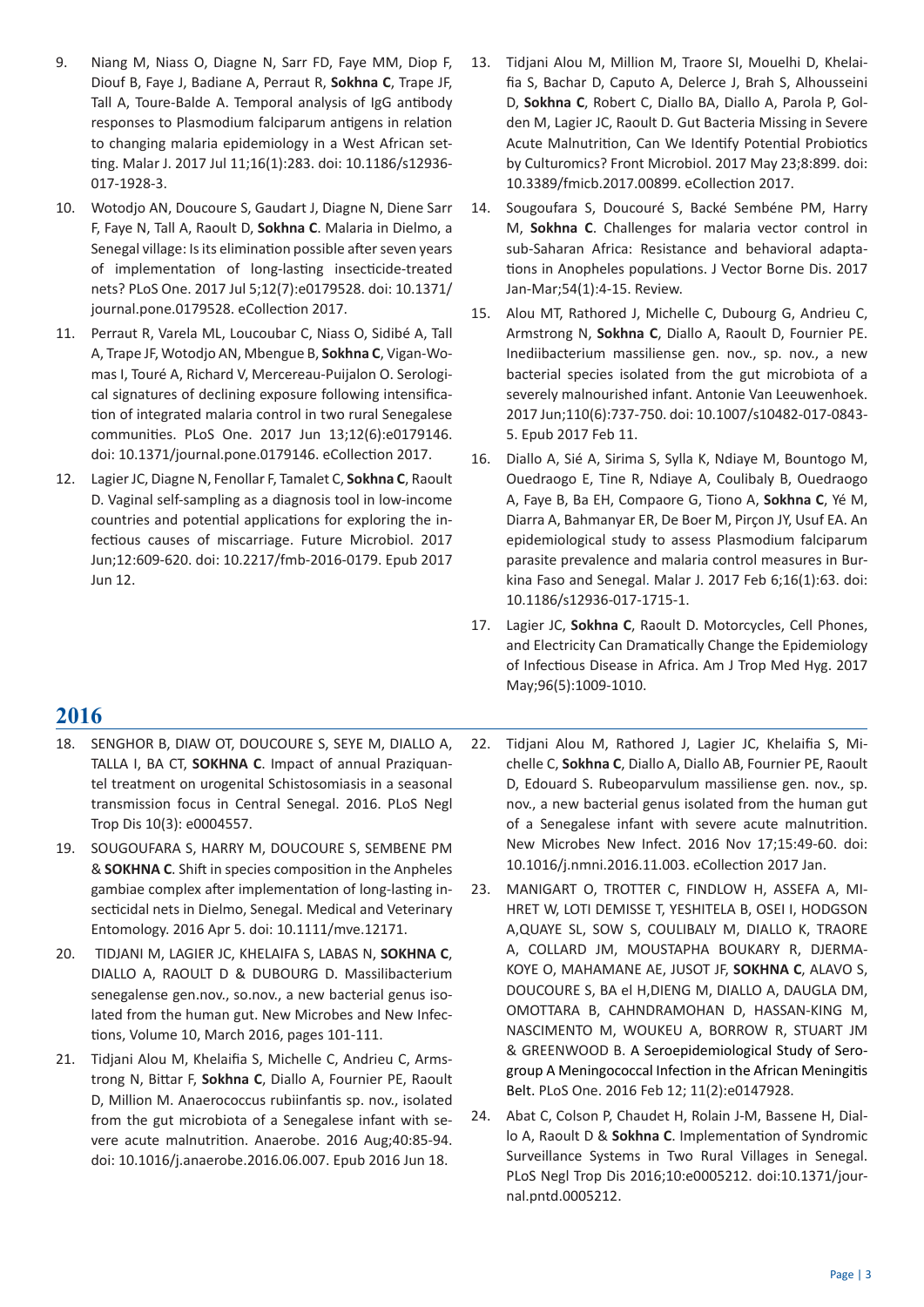- 25. Seck EH, Sankar SA, Khelaifia S, Croce O, Robert C, Couderc C, Di Pinto F, **Sokhna C**, Fournier PE, Raoult D, Lagier JC. Noncontiguous finished genome sequence and description of Planococcus massiliensis sp. nov., a moderately halophilic bacterium isolated from the human gut. New Microbes New Infect. 2015 Dec 31;10: 36-46. doi: 10.1016/j.nmni.2015.12.006. eCollection 2016 Mar.
- 26. Leulmi H, Diatta G, **Sokhna C** et al. (2016). Assessment of oral ivermectin versus shampoo in the treatment of pediculosis (head lice infestation) in rural areas of Sine-Saloum, Senegal. *International journal of antimicrobial agents*. (48)6. p.627 - 632.
- 27. Cissé B, Ba El, **Sokhna C** et al. (2016). Effectiveness of Seasonal Malaria Chemoprevention in Children under Ten Years of Age in Senegal: A Stepped-Wedge Cluster-Randomised Trial. PLoS medicine. (13)11. p.e1002175.
- 28. NDiaye JL, Cissé B, Ba, El, Gomis JF, Ndour CT, Molez JF, Fall FB, **Sokhna C** et al. (2016). Safety of Seasonal Malaria Chemoprevention (SMC) with Sulfadoxine-Pyrimethamine plus Amodiaquine when Delivered to Children under 10 Years of Age by District Health Services in Senegal: Results from a Stepped-Wedge Cluster Randomized Trial. PloS one. (11)10. p.e0162563.

- 33. Lo CI, Padhmanabhan R, Mediannikov O, Caputo A, Michelle C, Faye N, **Sokhna C**, Raoult D, Fournier PE, Fenollar F. High-quality genome sequence and description of Bacillus ndiopicus strain FF3(T) sp. nov. New Microbes New Infect. 2015 Oct 19;8:154-63.
- 34. GRANGE L, LOUCOUBAR C, TELLE O, TALL A, FAYE J, **SOKHNA C**, TRAPE JF, SAKUNTABHAI A, BUREAU JF, PAUL R. Risk Factors for Plasmodium falciparum Gametocyte Positivity in a Longitudinal Cohort. PLoS One. 2015;10(4):e0123102.
- 35. WOTODJO AN, DIAGNE N, GAUDART J, RICHARD V, RAOULT D & **SOKHNA C**. Malaria risk factors in Dielmo, a Senegalese malaria-endemic village, between October and November 2013: a case-control study. American Journal of Tropical Medicine and Hygiene, 92(3), 2015, pp. 565-568.
- 36. GAYE A, BOUSEMA T, GADIAGA L, NDIATH MO, KONATE L, JAWARA M, FAYE O & **SOKHNA C**. Infectiousness of the Human Population to Anopheles arabiensis by Direct Skin Feeding in an Area Hypoendemic for Malaria in Senegal. American Journal of Tropical Medicine and Hygiene, 2015, 92(3) : 648-52.
- 37. KEITA AK, FENOLLAR F, SOCOLOVSCHI C, RATMANOV P, BASSENE H, **SOKHNA C**, TALL A MEDIANNIKOV O & RAOULT D. The detection of vector-borne-disease-related DNA in human stool paves the way to large epidemiological studies. European Journal of Epidemiology. 2015, 30(9): 1021-6.
- 38. WOTODJO AN, TRAPE J-F, RICHARD V, DOUCOURE S, DIA-GNE N, TALL A, NDIATH O, FAYE N, GAUDART J, ROGIER C & **SOKHNA C**. (2015). No Difference in the Incidence of Malaria in Human-Landing Mosquito Catch Collectors and Non-Collectors in a Senegalese Village with Endemic Malaria. PLoS ONE. 2015, 10(5): e0126187.
- 29. Diatta G, Mediannikov O, Boyer S, **Sokhna C** et al. (2016). An Alternative Strategy of Preventive Control of Tick-Borne Relapsing Fever in Rural Areas of Sine-Saloum, Senegal. The American journal of tropical medicine and hygiene. (95)3. p.537 - 545.
- 30. Bassene H, Mediannikov, Socolovschi C, Ratmanov, Keïta AK, **Sokhna C**, Raoult D & Fenollar F (2016). Tropheryma whipplei as a Cause of Epidemic Fever, Senegal, 2010- 2012. Emerging infectious diseases.(22)7. p.1229 - 1334.
- 31. Diatta G, Abat C, **Sokhna C** et al. (2016). Head lice probably resistant to ivermectin recovered from two rural girls in Dielmo, a village in Sine-Saloum, Senegal.. International journal of antimicrobial agents. (47)6. p.501 - 502.
- 32. Million M, Tidjani A, Saber K, Bachar D, Lagier JC, Dione N, Brah S, Hugon P, Lombard V, Armougom F, Fromnot J, Robert C, Micelle C, Diallo A, Fabre A, Guieu R, **Sokhna C**, Henrissat B, Parola P & Raoult D. Increased Gut Redox and Depletion of Anaerobic and Methanogenic Prokaryotes in Severe Acute Malnutrition.. Scientific reports. (6)1. p.26051.
- 39. WOTODJO AN, RICHARD V, BOYER S, DOUCOURE S, DIA-GNE N, TOURE A, TALL A, FAYE N, GAUDART J, TRAPE JF, **SOKHNA C**. The implication of long-lasting insecticide-treated net use in the resurgence of malaria morbidity in a Senegal malaria endemic village in 2010-2011. Parasit & Vectors. 2015 May 13;8(1): 267.
- 40. MenAfriCar consortium. The Diversity of Meningococcal Carriage Across the African Meningitis Belt and the Impact of Vaccination With a Group A Meningococcal Conjugate Vaccine.. J Infect Dis. 2015 ; 212(8) :1298-307.
- 41. GRANGE L, LOUCOUBAR C, TELLE O, TALL A, FAYE J, **SOKHNA C**, TRAPE JF, SAKUNTABHAI A, BUREAU JF, PAUL R. Risk Factors for Plasmodium falciparum Gametocyte Positivity in a Longitudinal Cohort. PLoS One. 2015; 10(4): e0123102.
- 42. SENGHOR B, DIAW OT, DOUCOURE S, SEYE M, TALLA I, DIALLO A, BA CT, **SOKHNA C**. Study of the snail intermediate hosts of urogenital schistosomiasis in Niakhar, region of Fatick, West central Senegal. Parasit Vectors. 2015, 7; 8:410.
- 43. SENGHOR B, DIAW OT, DOUCOURE S, SYLLA SN, SEYE M, TALLA I, BA CT, DIALLO A, **SOKHNA C**. Efficacy of praziquantel against urinary schistosomiasis and reinfection in Senegalese school children where there is a single well-defined transmission period. Parasit Vectors. 2015,10;8: 362.
- 44. HELLERINGER S, PISON G, MASQUELIER B, KANTE AM, DOUILLOT L, NDIAYE CT, DUTHE G, **SOKHNA C** & DELAU-NAY V. Improving survey data on pregnancy-related deaths in low-and middle-income countries: a validation study in Senegal. Trop Med Int Health. 2015; 20(11): 1415-1423.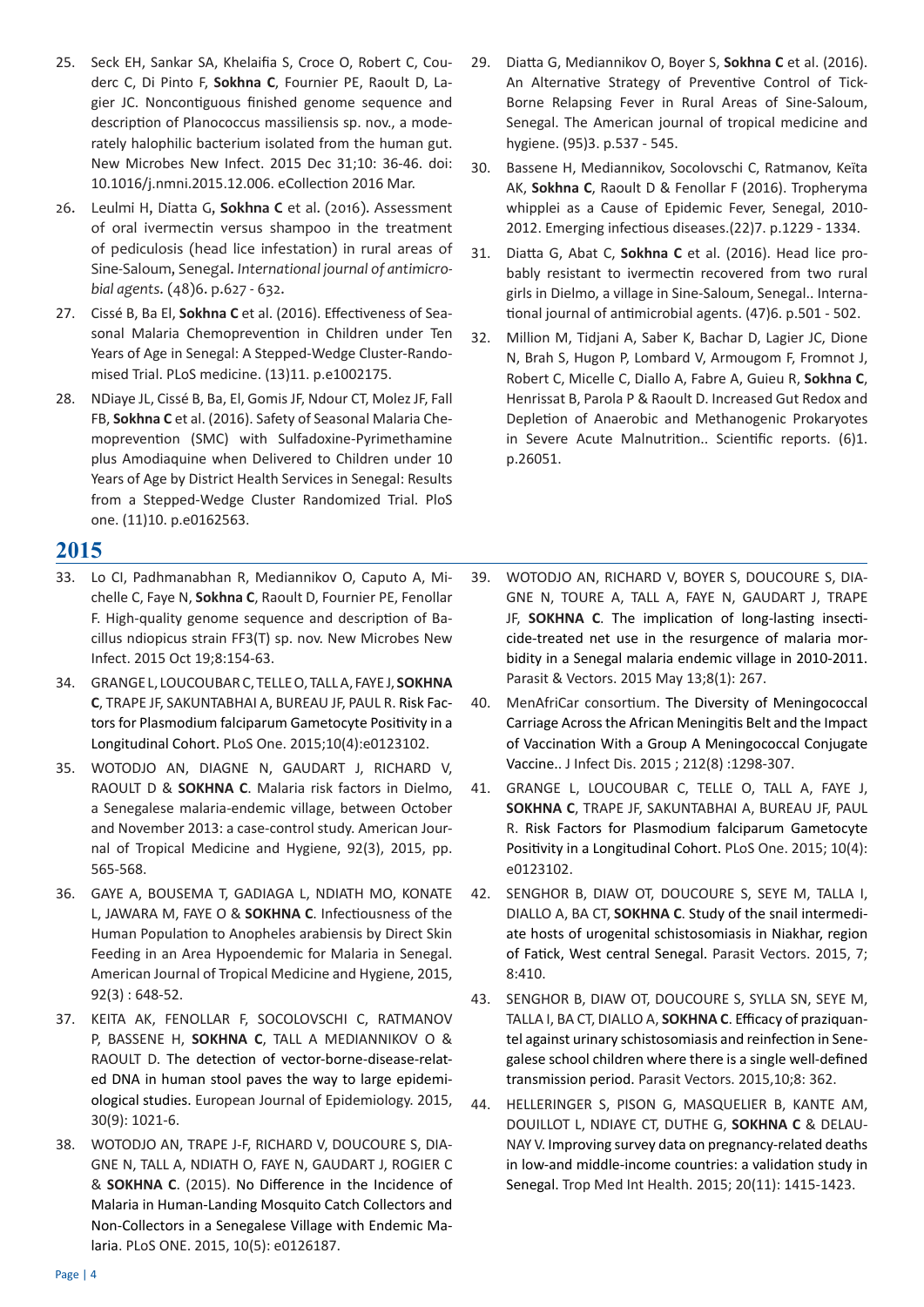- 45. LO CI, FALL B, SAMB-BA, DIAWARA S, GUEYE MW,ME-DIANNIKOV O, **SOKHNA C**, FAYE N, DIEME Y, WADE B, RAOULT D & FENOLLAR F. MALDI-TOF Mass Spectrometry: A Powerful Tool for Clinical Microbiology at Hôpital Principal de Dakar, Senegal (West Africa). PLoS One. 2015 Dec 30;10(12):e0145889.
- 46. DIENE-SARR F, NIANG M, THIAM D, DIA N,BADIANE A, NDAO AB, **SOKHNA C**, SPIEGEL A & RICHARD V. Acute Febrile Illness and Influenza Disease Burden in a Rural Cohort Dedicated to Malaria in Senegal, 2012-2013. PLoS One. 2015 Dec 17; 10(12):e0143999.
- 47. JOOS C, VARELA ML, MbBENGUE B, MANSOUROU A, MARRAMA L, **SOKHNA C**, TALL A, TRAPE JF, TOURE A, MERCEREAU-PUIJALON O & PERRAUT R Antibodies to Plasmodium falciparum merozoite surface protein-1p19 malaria vaccine candidate induce antibody-dependent respiratory burst in human neutrophils. Malar J. 2015 Oct 15; 14(1):409.

- 52. DIOP F, RICHARD, DIOUF B, **SOKHNA C**, DIAGNE N, TRAPE JF, FAYE M, TALL A, DIOP G & TOURE A. Dramatic declines in seropositivity as determined with crude extracts of Plasmodium falciparum schizonts between 2000 and 2010 in Dielmo and Ndiop, Senegal. Malaria Journal 2014, 13:83.
- 53. SENGHOR B, DIALLO A, SYLLA SN, DOUCOURE S, NDIATH MO, GAAYEB L, DJUIKWO-TEUKENG, BA CT & **SOKHNA C**. Prevalence and intensity of urinary schistosomiasis among school children in the district of Niakhar, region of Fatick, Senegal. Parasites & Vectors 2014, 7:5.
- 54. SOUGOUFARA S, DIEDIHIOU SM, DOUCOURE S, DIAGNE N, SEMBENE PM, HARRY MYRIAM, TRAPE JF, **SOKHNA C** & NDIATH MO. Biting by Anopheles funestus in broad daylight after use of long-lasting insecticidal nets: a new challenge to malaria elimination. Malaria Journal 2014; 13(1): 125.
- 55. PISON G, DOUILLOT L, KANT AM, NDIAYE O, DIOUF PN, SENGHOR P, **SOKHNA C** & DELAUNAY V. Health & Demographic Surveillance System Profile: Bandafassi Health and Demographic Surveillance System (Bandafassi HDSS), Senegal. International Journal of Epidemiology 2014, 43(3): 739-48.
- 56. ROUCHER C, ROGIER C, **SOKHNA C**, TALL A & TRAPE JF. A 20-Year Longitudinal Study of Plasmodium ovale and Plasmodium malariae Prevalence and Morbidity in a West African Population. PLoS One 9(2): e87169. doi:10.1371/ journal.pone.0087169. 2014.
- 57. TRAPE JF, TALL A, **SOKHNA C**, LY AB, DIAGNE N, NDIATH O, MAZENOT C, RICHARD V, BADIANE A, DIEYE F, FAYE J, NDIAYE G, DIENE F, ROUCHER C, BOUGANALI C, BASSENE H, TOURE A, ROUSILHON C, PERRAUT R, SPIEGEL A, PE-REIRA DA SILVA L, MERCERAU-PUIJALON O, DRUILHE P & ROGIER C. The rise and fall of malaria in a west African rural community, Dielmo, Senegal, from 1990 to 2012: a 22 year longitudinal study. Lancet Infect Dis 2014, Published online May 7, 2014 http://dx.doi.org/10.1016/S1473- 3099(14)70712-1.
- 48. SYLLA SN, GIRARD, DIONGUE AK, DIALLO A & **SOKHNA C**. A supervised binary model-based classification method combining similarity measures and mixture models. HAL Id: hal-01158043, 2015.
- 49. SECK E, RATHORED J, KHELAIFA S, CROCE O, ROBERT C, COUDERC C, DI PINTO F, **SOKHNA C**, RAOULT & LAGIER JC. *Virgibacillus senegalensis* sp. nov., a new moderately halophilic bacterium isolated from human gut. New Microbes and New Infections, Volume 8, November 2015, pages 116-126.
- 50. ANGELAKIS E., MEDIANNIKOV O, STEIN A., BASSENE H., **SOKHNA C** & RAOULT Didier. Short Report: Throat swab samples for diagnosis of Q fever. American Journal of Tropical Medicine and Hygiene, 2014, 90 (1), p. 147-148.
- 51. Laneri K, Paul RE, Tall A, Faye J, Diene-Sarr F, **Sokhna C**, Trape JF, Rodó X. Dynamical malaria models reveal how immunity buffers effect of climate variability. Proc Natl Acad Sci U S A. 2015 Jul 14;112(28):8786-91. doi: 10.1073/ pnas.1419047112. Epub 2015 Jun 29.
- 58. DIATTA G, MEDIANNIKOV O, **SOKHNA C**, BASSENE, SOCO-LOVSCHI, C, RATMANOV P, FENOLLAR F, FENOLLAR F & RAOULT D. Prevalence of Bartonella quintana in patients with fever and head lice from rural areas of Sine-Saloum, Senegal. American Journal of Tropical Medicine and Hygiene, 2014, 91 (2), p. 291-293.
- 59. HELLERINGER S, PISON G, MASQUELIER B, KANTE AM, DOUILLOT L, DUTHE G, **SOKHNA C**, & DELAUNAY V. Improving the Quality of Adult Mortality Data Collected in Demographic Surveys: Validation Study of a New Siblings' Survival Questionnaire in Niakhar, Senegal. PLoS Medicine, 2014, 11 (5), art. e1001652.
- 60. MEDIANNIKOV O, SOCOLOVSCHI C, MILLION M, **SOKHNA C**, BASSENE H, DIATTA G, FENOLLAR F, RAOULT D. 2014. Molecular Identification of Pathogenic Bacteria in Eschars from Acute Febrile Patients, Senegal. The American Journal of Tropical Medicine and Hygiene. 2014, 91(5) : 1015- 9.
- 61. MEDIANNIKOV O, SOCOLOVSCHI C, BASSENE H, DIATTA G, RATMANOV P, FENOLLAR F., **SOKHNA C** & RAOULT D. Borrelia crocidurae infection in acutely febrile patients, Senegal. Emerging Infectious Diseases, 2014, 20 (8), p. 1335-1338.
- 62. ANGELAKIS E, MEDIANNIKOV O, SOCOLOVSCHI C, MOUF-FOK N, BASSENE H, TALL A, NIANGALY H, DOUMBO, O, ZNAZEN A, SARIH M, **SOKHNA C** & RAOULT D. *Coxiella burnetii-positive PCR in febrile patients in rural and urban Africa.* International Journal of Infectious Diseases. 2014 Sep 19. pii: S1201-9712(14)01558-6.
- 63. PERRAUT R, JOOS C, **SOKHNA C**, POLSON HEJ, TRAPE JF, TALL A, MARRAMA L, MERCEREAU-PUIJALON O, RICHARD V, LONGACRE S. Association of antibody responses to the conserved Plasmodium falciparum merozoite surface protein 5 with protection against clinical malaria. Plos One, 2014, 9 (7), p. e101737.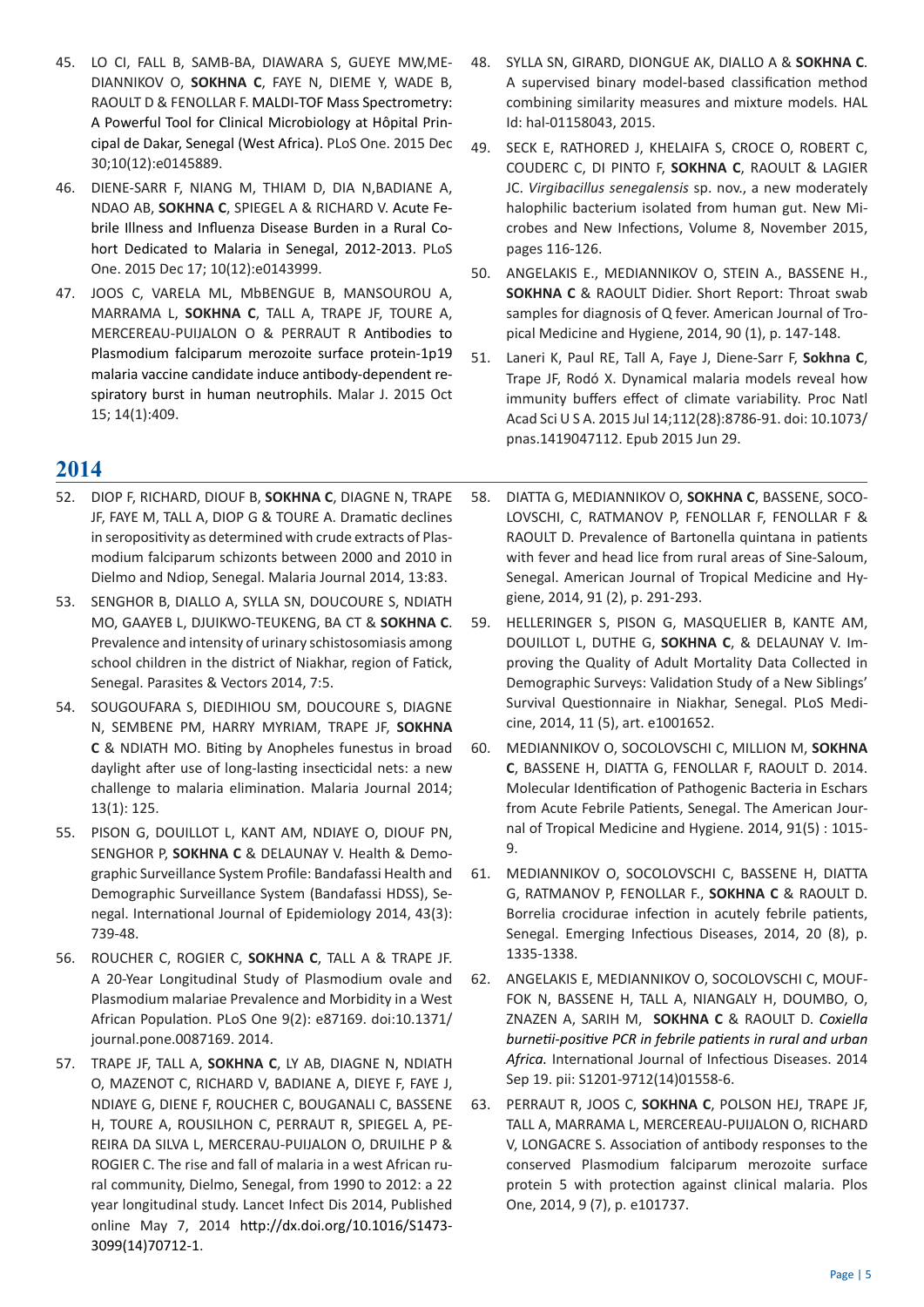- 64. BRASSEUR P, RACCURT C, BADIANE M, CISSE M, TRAPE JF & **SOKHNA C**. Évolution de la prévalence du paludisme et de la prise en charge des fièvres de 2000 et 2012 en Casamance, Sénégal. *Bulletin de la Société de Pathologie Exotique*. 2014, DOI 10.1007/s13149-014-0404-3.
- 65. STREATFIELD PK, KHAN WA, BHUIYA A, DELAUNAY V, DIAL-LO A, DOUILLOT A, **SOKHNA C** et al. Adult non-communicable diseases mortality in Africa and Asia: evidence from IDEPTH health and demographic surveillance system sites. Global Health Action, 2014, 7, art. 23365 [12 p.] ISSN 1654-9880.
- 66. STREATFIELD PK, KHAN WA, BHUIYA A, DELAUNAY V, DIAL-LO A, DOUILLOT A, **SOKHNA C** et al. Cause-specific childhood mortality in Africa and Asia: evidence from INDEPTH health and demographic surveillance system sites. Global Health Action, 2014, 7, art. 23363 [12 p.] ISSN 1654-9880.
- 67. STREATFIELD PK, KHAN WA, BHUIYA A, DELAUNAY V, DIAL-LO A, DOUILLOT A, **SOKHNA C** et al. Malaria mortality in Africa and Asia: evidence from INDEPTH health and demographic surveillance system sites. Global Health Action, 2014, 7, art. 23369 [12 p.] ISSN 1654-9880.

- 72. RATMANOV P, BASSENE H, FENOLLAR F, TALL A, **SOKHNA C**, RAOULT D, MEDIANNIKOV. The Correlation of Q Fever and Coxiella burnetii DNA in Household Environments in Rural Senegal. Vector-Borne and Zoonotic Diseases, 2013, 13 (1), p. 70-72.
- 73. MACHAULT V, VIGNOLLES C, PAGES F, GADIAGA L, TOURRE YM, GAYE A, **SOKHNA C**, TRAPE JF, LACAUX JP & ROGIER C. Risk Mapping of Anopheles gambiae s.l. Densities Using Remotely-Sensed Environmental and Meteorological Data in an Urban Area: Dakar, Senegal. *PLoS ONE*. 01/2012; 7(11):e50674.
- 74. ELBIR H, HENRY M, DIATTA G, MEDIANNIKOV O, **SOKHNA C**, TALL A, SOCOLOVSCHI C, CUTLER SJ, BLICHA KD, ALI J, CAMPELO D, BARKER SC, RAOULT D & DRANCOURT M. (2013) Multiplex Real-Time PCR Diagnostic of Relapsing Fevers in Africa. PLoS Neglected Tropical Diseases 7(1): e2042.
- 75. HELLERINGER S, DUTHE G, KANTE AM, Andro A, **SOKHNA C**, TRAPE JF, PISON G. Misclassification of pregnancy-related deaths in adult mortality surveys: case study in Senegal. Tropical Medicine and International Health, 2013, 18 (1), p. 27-34.
- 76. KEITA AK, MEDIANNIKOV O, RATMANOV P, DIATTA G, BASSENE H, ROUCHER C, Tall A, **SOKHNA C**, TRAPE JF, RAOULT D, FENOLLAR F. Looking for Tropheryma whipplei source and reservoir in rural Senegal. American Journal of Tropical Medicine and Hygiene, 2013, 88 (2), p. 339-343.
- 77. **SOKHNA C**, MEDIANNIKOV O, FENOLLAR F, BASSENE H, DIATTA G, TALL A, TRAPE JF, DRANCOURT M., RAOULT D. Point-of-care laboratory of pathogen diagnosis in rural Senegal. Plos Neglected Tropical Diseases, 2013, 7 (1), p. e1999
- 68. STREATFIELD PK, KHAN WA, BHUIYA A, DELAUNAY V, **SOKHNA C** et al. HIV/AIDS-related mortality in Africa and Asia: evidence from INDEPTH health and demographic surveillance system sites. Global Health Action, 2014, 7, art. 23370 [11 p.] ISSN 1654-9880.
- 69. STREATFIELD PK, KHAN WA, COMPAORE Y, DELAUNAY V, DIALLO A, DOUILLOT A, **SOKHNA C** et al. Pregnancy-related mortality in Africa and Asia: evidence from INDEPTH health and demographic surveillance system site. Global Health Action, 2014, 7, art. 23368 [13 p.] ISSN 1654-9880.
- 70. PERRAUT R, RICHARD V, VARELA ML, TRAPE JF, GUILLOTTE M, TALL A, TOURE A, **SOKHNA C**, VIGAN-WOMAS I & MER-CEREAU-PUIJALON O (2014). Comparative analysis of IgG responses to Plasmodium falciparum MSP1p19 and PF13- DBL1α1 using ELISA and a magnetic bead-based duplex assay (MAGPIX®-Luminex) in a Senegalese meso-endemic community.. Malaria journal. (13)1. p.410.
- 71. ANGELAKIS E, MEDIANNIKOV O, STEIN A, BASSENE H, **SOKHNA C** & RAOULT D. Throat swab samples for diagnosis of Q. The American journal of tropical medicine and hygiene. (90)1. p.147 - 148.
- 78. SAGNA AB, SARRJB, LOBNA G, DRAME PM NDIATH MO, SENGHOR S, SOW CS, POINSIGNON A, SECK M, HERMANN, SCHACHT AM, FAYE N, SOKHNAC, REMOUE F, RIVEAU G. gSG6-P1 salivary biomarker discriminates micro-geographical heterogeneity of human exposure to Anopheles bites in low and seasonal malaria areas. *Parasites & Vectors*, 2013; 6(1):68.
- 79. LO AC, FAYE B, BA ELH, CISSE B, TINE R, ABIOLA A, NDIAYE M, NDIAYE JL, NDIAYE D, **SOKHNA C**, GOMIS JF, DIENG Y, FAYE O, NDIR O, MILLIGAN P, CAIRNS M, HALLETT R, SUTHERLAND C, GAYE O. Prevalence of molecular markers of drug resistance in an area of seasonal malaria chemoprevention in children in Senegal. *Malaria Journal* 2013; 12(1):137.
- 80. A YSSOUF, C SOCOLOVSCHIV, C FLAUDROPS, MO NDIATH, SOUGOUFARA SJ DEHECQ, G LACOUR, JM BERENGER, CS SOKHNA, D RAOULT, P PAROLA. Matrix-Assisted Laser Desorption Ionization - Time of Flight Mass Spectrometry: An Emerging Tool for the Rapid Identification of Mosquito Vectors. PloS One, 2013, (8), p.e72380.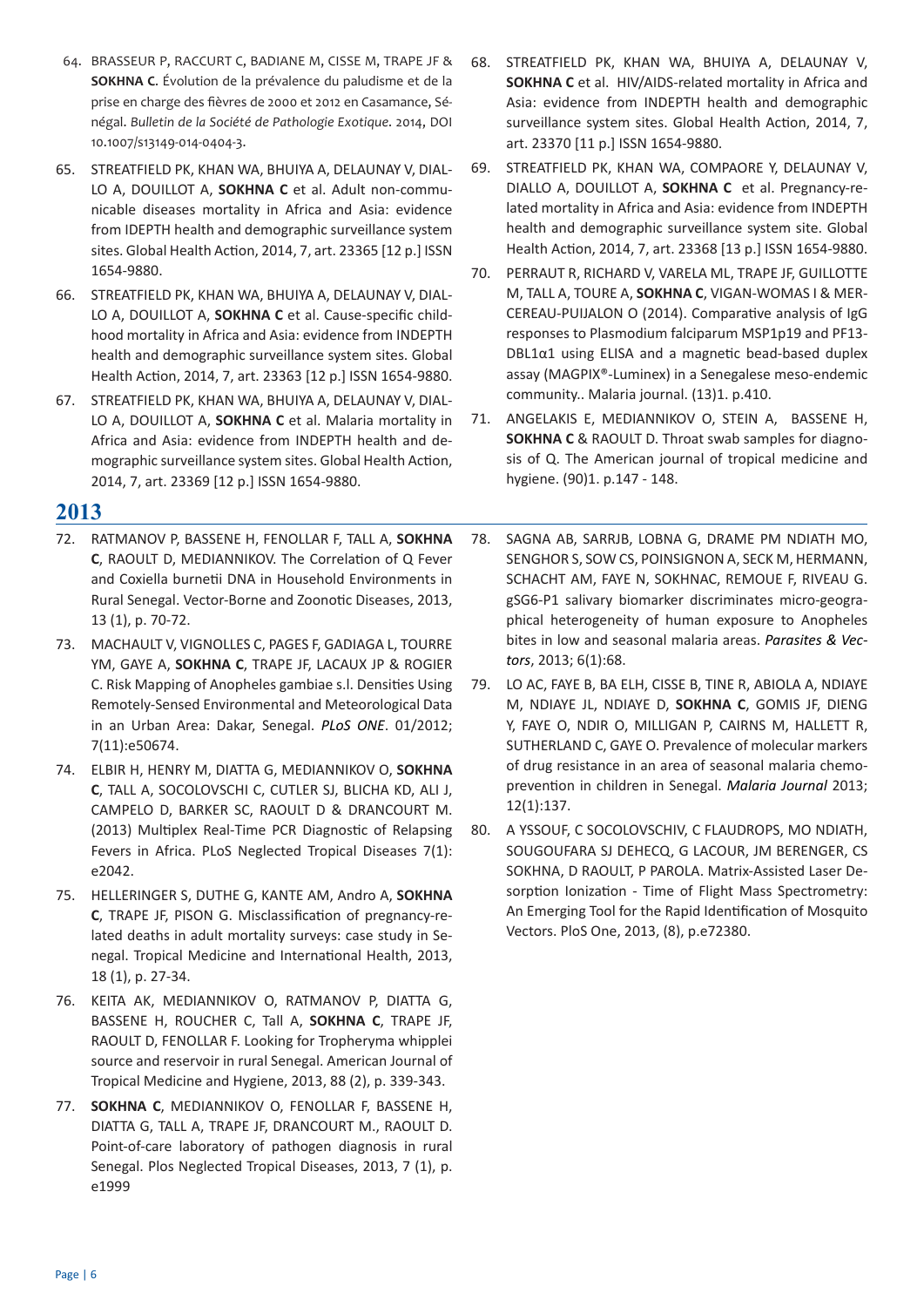- 81. ALI O., ASEFFA A., BEDRU A., LEMMA T., MOTI T., WORKU A., XABHER H.G., YAMUAH L., BOUKARY R. M., COLLARD J. M., DANO I. D., HABIBOULAYE I., ISSAKA B., JUSOT J. F., OUSMANE S., RABE I., CLARK T., MAYER L., GAMI J. P., GAMOUGAM K., KODBESSE B., NAIBEI N., NGADOUA C., MBAINADJI L., MOTO D. D., NARBE M., TORALTA J., BER-THE A., KEITA M., DIALLO K., ONWUCHEKWA U., SOW S. O., TAMBOURA B., TRAORE A., TOURE A., AMODU M., BEI-DA O., GADZAMA G., OMOTARA B., SAMBA Z., YAHYA S., CHANDRAMOHAN D., GREENWOOD B., HASSAN-KING M., MANIGART O., NASCIMENTO M., STUARD J., WOUKEU A., BAI X. L., BORROW R., FINDLOW H., AVALO S., BASSENE H., DIALLO A., DIENG M., DOUCOURE S., GOMIS J. F., NDIAYE A., **SOKHNA C** et al. Meningococcal carriage in the African meningitis be lt. Tropical Medicine and International Health, 2013, 18 (8), p. 968-978. ISSN 1360-2276.
- 82. MEDIANNIKOV O, SOCOLOVSCHI C, EDOUARD S, FENOL-LAR F, MOUFFOK N, BASSENE H, DIATTA G, TALL A, NIAN-GALY H, DOUMBO, O, LEKANA-DOUKI JB, ZNAZEN A, SARIH M, RATMANOV P, RICHET H, NDIATH MO, **SOKHNA C**, PA-ROLA P & RAOULT D. Common Epidemiology of Rickettsia felis Infection and Malaria, Africa. *Emerg Infect Dis.* 2013 Nov; 19(11): 1775-83.
- **2012**
- 87. TRAPE JF, SAUVAGE C, NDIAYE O, DOUILLOT L, MARRA A, DIALLO A, CISSE B, GREENWOOD B, MILLIGAN P, **SOKHNA C**, MOLEZ JF. New Malaria-Control Policies and Child Mortality in Senegal: Reaching Millennium Development Goal 4. Journal of Infectious Diseases. 2012 ; 205 (4) : 672-9.
- 88. TRAPE JF, TALL A, DRUILHE P, MERCEREAU-PUIJALON O, ROGIER C, **SOKHNA C**. Are insecticide treated bednets failing? - Authors' reply. *Lancet of Infectious Diseases.* 2012 Jul; 12(7):514.
- 83. **SOKHNA C**, NDIATH MO, ROGIER C. The changes in mosquito vector behaviour and the emerging resistance to insecticides will challenge the decline of malaria. Clinical Microbiology and Infection, 2013, 19 (10), p. 902-907.
- 84. DELAUNAY V, DOUILLOT L, DIALLO A., DIONE D., TRAPE JF, MEDIANNIKOV O., RAOULT Didier & **SOKHNA C**. Profile: the Niakhar Health and Demographic Surveillance System. International Journal of Epidemiology, 2013, 42 (4), p. 1002-1011.
- 85. J Akiana, A Bokilo Dzia, Lepfoundzou, mokondjimobe, HJ Parra, CS Sokhna and O Faye. Preliminary results about loiasis in the district of Likouala in the Republic of the Congo. Med Sante Trop. 2013 May 1;23(2):227.
- 86. O MEDIANNIKOV, FENOLLAR F, BASSENE H, TALL A, **SOKHNA C**, TRAPE JF 1 RAOULT D. (2013). Description of «Yaaf», the vesicular fever caused by acute Rickettsia felis infection in Senegal. The Journal of infection. (66)6. p.536 – 540.

- 89. HAITHAM E, GIMENEZ G, **SOKHNA C**, BILCHA KD, ALI J, BAKER SC, CUTLER SJ, RAOULT D, DRANCOURT M. Multispacer sequence typing relapsing fever borrelia in Africa. PLoS Neglected Tropical Diseases. 2012; 6(6):e1652.
- 90. HAMAD I, **SOKHNA C**, RAOULT D & BITAR F. Molecular detection of Eukaryotes in a single human stool sample from Senegal. PLoS One. 2012; 7(7): e40888.
- 91. ROUCHER C, ROGIER C, DIEYE-BA F, **SOKHNA C**, TALL A & TRAPE JT (2012) Changing Malaria Epidemiology and Diagnostic Criteria for Plasmodium falciparum Clinical Malaria. PLoS ONE 7(9): e46188. doi:10.1371/journal. pone.0046188.

- 92. TRAPE JF, TALL A, DIAGNE N, NDIATH MO, LY AB, FAYE J, DIEYE-BA F, ROUCHER C, BOUGANALI C, BADIANE A, SARR FD, MAZENOT C, TOURE-BALDE A, RAOULT D, DRUILHE P, MERCEREAU-PUIJALO, O, ROGIER C & **SOKHNA C**. Malaria morbidity and pyrethroids resistance after the introduction of insecticide-treated bednets and artemisinin-based combination therapies: a longitudinal study. Lancet Infectious Diseases. 2011; 11 : 925-32.
- 93. KEITA AK, BASSENE H, TALL A, **SOKHNA C**, RATMANOV P, TRAPE JF, RAOULT D, FENOLLAR F. *Tropheryma whipplei: a Common Bacterium in Rural Senegal.* Journal of Infectious Diseases. 2011 Dec; 5(12):e1403.
- 94. LOUCOUBAR C, GONCALVES B, TALL A, **SOKHNA C**, TRAPE JF, DIENE-SARR F, FAYE J, BADIANE A, LY AB, DIOP A, BAR-HEN A, BUREAU JF, SAKUNTABHAI A, PAUL R. Impact of changing drug treatment and malaria endemicity on the heritability of malaria phenotypes in a longitudinal family-based cohort study. PLoS One. 2011;6(11):e26364.
- 95. GADIAGA L, MACHAULT V, PAGES F, GAYE A, JARJAVAL F, GODEFREY L, CISSE B, LACAUX JP, **SOKHNA C**, TRAPE JF, ROGIER C. Conditions of malaria transmission in Dakar from 2007 to 2010. Malar J. 2011 Oct 21; 10: 312.
- 96. LOUCOUBAR C, PAUL R, BAR-HER A, HURET A, TALL A, **SOKHNA C**, TRAPE JF, LY AB, FAYE J, BADIANE A, DIAKHABY G, SARR FD, DIOP A, SAKUNTABHAI A, BUREAU JF. An exhaustive, non-euclidean, non-parametric data mining tool for unraveling the complexity of biological systems--novel insights into malaria. PLoS One. 2011; 6(9):e24085.
- 97. NDIATH MO, MAZENOT C, GAYE A, KONATE L, BOUGA-NALI C, FAYE O, **SOKHNA C**, TRAPE JF. Methods to collect Anopheles mosquitoes and evaluate malaria transmission: a comparative study in two villages in Senegal. Malaria Journal. 2011 Sep 19; 10: 270.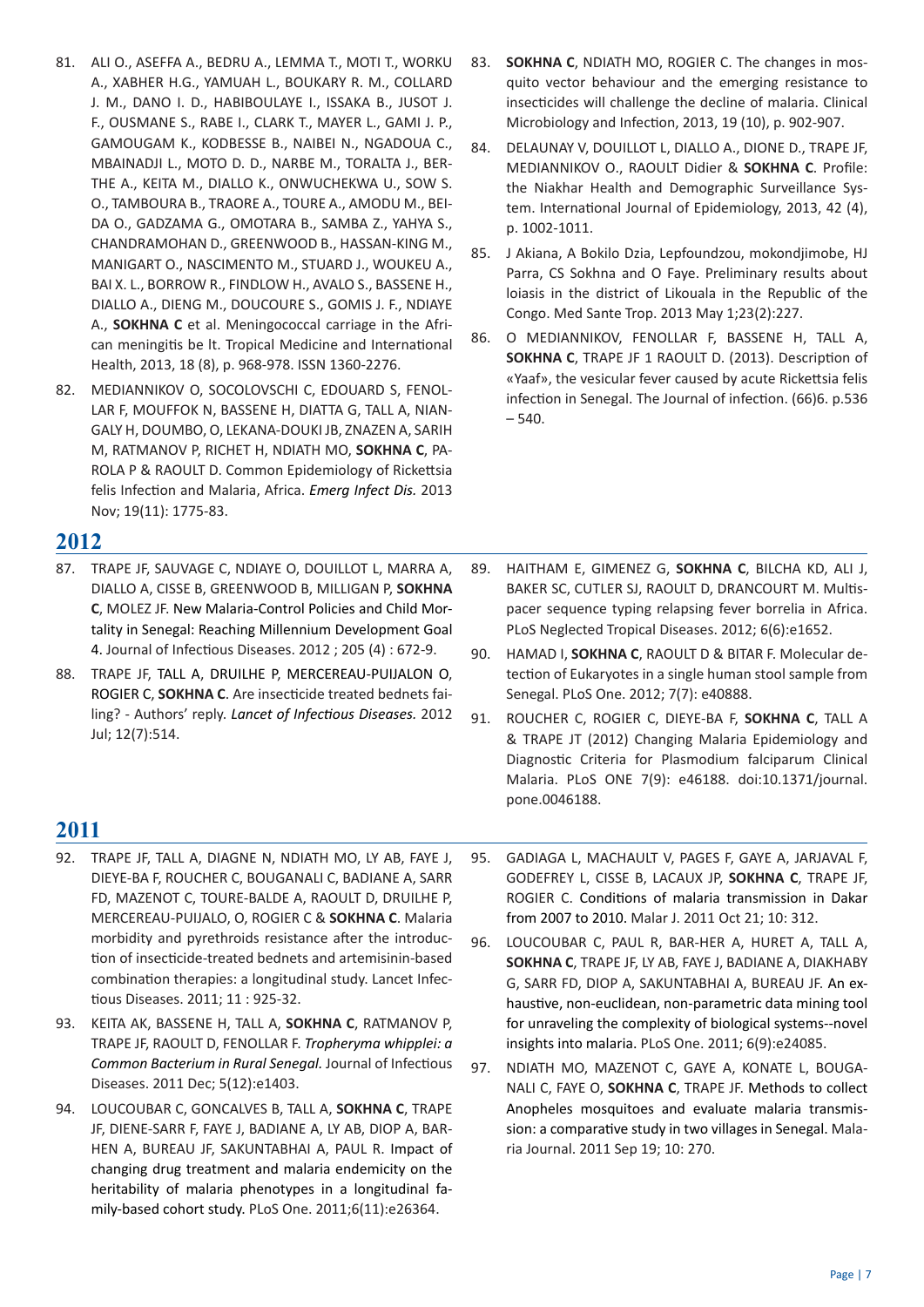98. BOULANGER D, SARR JB, FILLOL F, SKHNA C, CISSE B, SCHACHT A‐M, TRAPE J‐F, RIVAU G., SIMONDON F., GREENWOOD B., REMOUE F. Immunological consequences of intermittent preventive treatment against malaria in Senegalese preschool children. Malaria Journal, 2011 ; 9 363‐ 370.

# **2010**

- 99. FILLOL F, COURNIL A, CAMES C, **SOKHNA C** & SIMONDON S. Active malaria morbidity management has limited impact on height status of preschool senegalese children. Journal of Nutrition. 2010 Mar; 140(3): 625-9.
- 100. LAWALY YR, SAKUNTABHAI A, MARRAMA L, KONATE L, PHIMPRAHI W, **SOKHNA C**, TALL A., SARR FD, PEERAPIT-TAYAMOGKOL C, LOUICHAROEN C, SCHNEIDER BS, LEVES-COT A, TALMAN A., CASADEMONT I, MENARD D, TRAPE JF, ROGIER C, KAEWKUNWAL J, SURA T, NUCHPRAYOON I, ARIEY F, BARIL L, SINGHASIVANON P, MRECEREAU-PUIJA-LON O, PAUL R. Heritability of the human infectious reservoir of malaria parasites. Plos One, 2010, 5 (6), p. e11358.
- 101. CAIRMS M, CISSE B, **SOKHNA C**, CAMES C, SIMONDON K, BA EH, TRAPE JF, GAYE O, GREENWOOD BM, MILLIGAN PJM, Amodiaquine Dosage and Tolerability for Intermittent Preventive Treatment To Prevent Malaria in Children. Antimicrobial Agents and Chemotherapy, 2010, 54, 3: 1265-1274.
- 102. LY AB., TALL A., PERRY R., BARIK L., BADIANE A., FAYE J., ROGIER C., TOURE A., **SOKHNA C**., TRAPE J.F. MICHEL R. Use of HRP-2-based rapid diagnostic test for Plasmodium falciparum malaria: assessing accuracy and cost-effectiveness in the villages of Dielmo and Ndiop, Senegal. Malaria Journal, 2010, 9:153.
- 103. BOULANGER D, DOUCOURE S, GROUT L, NGOM A, ROGE-RIE F, CORNELIE S, **SOKHNA C**, MOUCHET F., RIVEAU G., Simondon F., and J. Remoué F. IgG antibody profiles against Anopheles salivary proteins in domestic animals in Senegal. Journal of Medical Entomology, 2010; 48: 691‐693.

- 110. FILLOL F, SARR JB, BOULANGER D, CISSE B, **SOKHNA C**, RIVEAU G, SIMONDON K & REMOUE F. Impact of child malnutrition on the specific anti-Plasmodium falciparum antibody response. Malar J. 2009 Jun 2; 8:116.
- 111. BRIOLANT S, BRAGATTI M, PAROLA P, SIMON F, TALL A, **SOKHNA C**, HOVETTE P, MAMFOUMBI, KOECK JL, DEL-MONT J, SPIEGEL A, CASTELLO J, GARDAIR JP, TRAPE JF, KOMBILA M, MINODIER P, FUSAI T, ROGIER C & PRADINES B. Multinormal in vitro distribution model suitable for the distribution of Plasmodium falciparum chemosusceptibility to doxycycline. Antimicrobial Agents and Chemotherapy, 2009; vol 52 N°2, 688-695.
- 112. TOURE-BALDE A, PERLAZA BL, SAUZET JP, NDIAYE M, ARI-BOT G, TALL A, **SOKHNA C**, ROGIER C, CORRADIN G, ROUS-SILHON C & DRUILHE P. Evidence for multiple B and T cell epitopes in Plasmodium falciparum liver stage antigen 3. Infection and Immunity. 2009; vol 77, N°3, 1189-1196.
- 104. MACHAULT V, VIGNOLLES C, PAGES F, GADIAGA L, GAYE A, **SOKHNA C**, TRAPE JF, LACAUX JP, ROGIER C: Spatial heterogeneity and temporal evolution of malaria transmission risk in Dakar, Senegal, according to remotely sensed environmental data. Malaria Journal, 2010, 9:252.
- 105. AMBROSINO E, DUMOULIN C, ORLANDI-PRADINES E, RE-MOUE F, TOURE-BALDE A, TALL A, SARR JB, POINSIGNON A, **SOKHNA C**, PUGET K, TRAPE JF, PASCUAL A, DRUILHE P, FUSAI T, ROGIER C. A multiplex assay for the simultaneous detection of antibodies against 15 Plasmodium falciparum and Anopheles gambiae saliva antigens. Malaria Journal, 2010 Nov 8; 9: 317.
- 106. MEDIANNIKOV O, DIATTA G, FENOLLAR F, **SOKHNA C**, TRAPE JF, RAOULT D. Tick-borne rickettsioses, neglected emerging diseases in rural Senegal. PLoS Neglected Tropical Diseases. 2010 Sep 14; 4(9). pii: e821.
- 107. FENOLLAR F, MEDIANNIKOV O, SOCOLOVSCHI C, BASSE-NE H, DIATTA G, RICHETT H, TALL A, **SOKHNA C**, TRAPE JF, RAOULT D. Tropheryma whipplei bacteremia during fever in rural West Africa. Clinical Infectious Diseases. 2010; 51(5): 515-21.
- 108. SOCOLOVSCHI C, MEDIANNIKOV O, **SOKHNA C**, TALL A, DIATTA G, BASSENE H, TRAPE JF, RAOULT D. Rickettsia felis-associated uneruptive fever, Senegal. Emerging Infectious Diseases. 2010 Jul; 16(7): 1140-77.
- 109. MEDIANNIKOV O, FENOLLAR F, SOCOLOVSCHI C, DIATTA G, BASSENE H, MOLEZ JF, **SOKHNA C**, TRAPE JF, RAOULT D. Coxiella burnetii in humans and ticks in rural Senegal. Journal of Infectious Diseases 2010 Apr 6; 4(4): e654.
- 113. FILLOL F, COURNIL A, BOULANGER D, CISSE B, **SOKHNA C**, TARGETT G, TRAPE JF, SIMONDON F, GREENWOOD B & SIMONDON KB. Influence of wasting and stunting at the onset of the rainy season on subsequent malaria morbidity among rural preschool children in Senegal. American Journal of Tropical Medicine and Hygiene. 2009. 80: 202- 208.
- 114. MEUNIER A., DIALLO A., **SOKHNA C**., SENGHOR P., Ba F., CHIPPAUX J.P. Evaluation de la faisabilité du diagnostic clinique de paludisme chez les enfants consultant dans trois postes de santé périphériques, dans la zone rurale de Niakhar au Sénégal. Bulletin de la Société de Pathologie Exotique, 2009, 102, 2, p. 113-118.
- 115. FENOLLAR F; TRAPE J.F., BASSENE H., **SOKHNA C**., RAOULT D. Tropheryma whipplei in fecal sample from children, Senegal. Emerging Infectious Diseases 2009, 15: 922-924.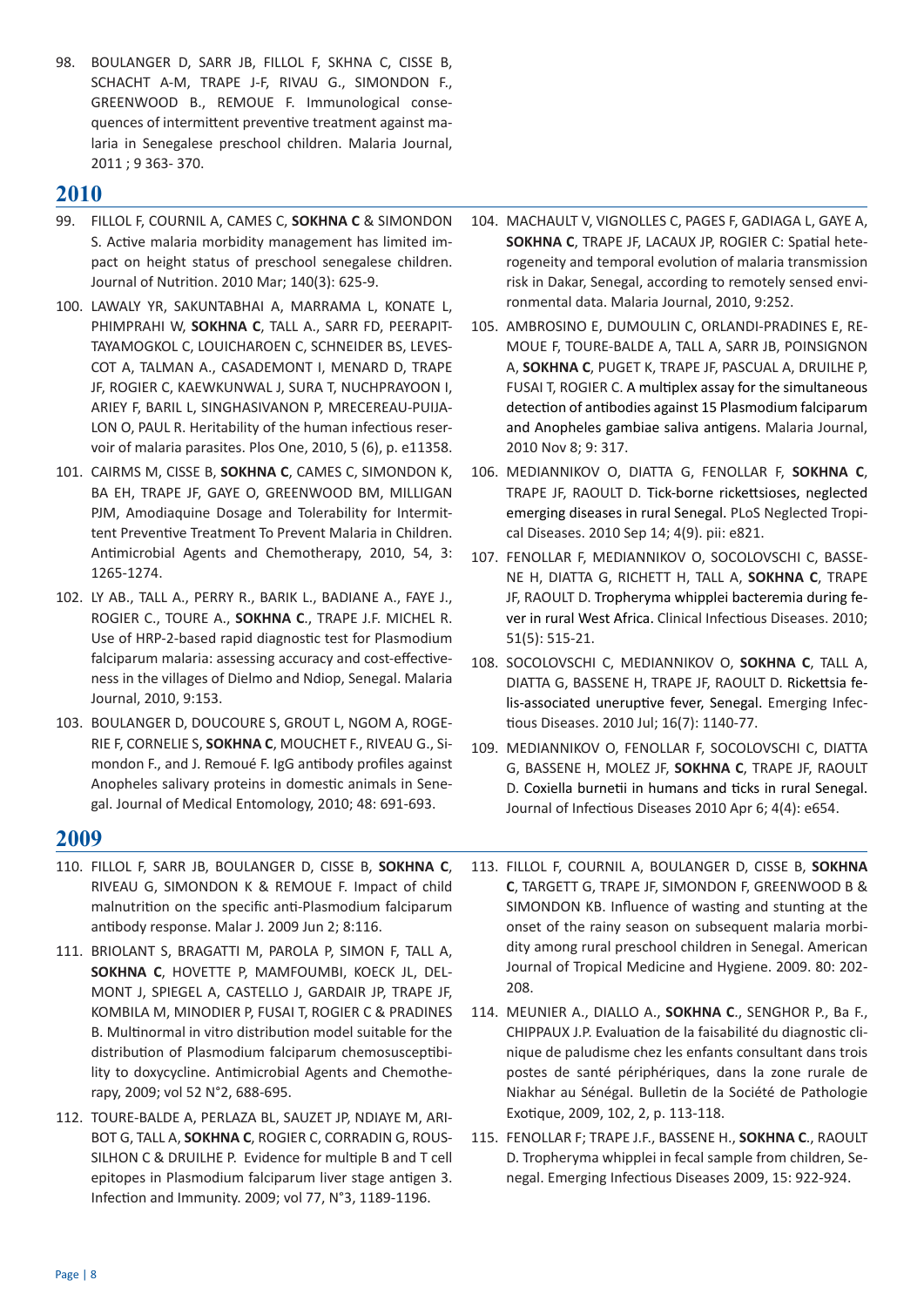- 116. VANESSA M., GADIAGA L., VIGNOLLES C., JARIAVAL F., BOUZID S., **SOKHNA C**., LACAUX J.P., TRAPE J.F., ROGIER C., PAGES F. High focused anopheline breedind sites and malaria transmission in Dakar. Malaria Journal, 2009, 8 :138.
- 117. BASSENE H, KENGNE P, NDIATH MO, **SOKHNA C**, DU-PRESSOIR T, FONTENILLE D & TRAPE JF. Comparaison des méthodes de la PCR, d'ELISA-CSP et d'observation microscopique directe pour la détection des sporozoïtes de Plasmodium falciparum chez Anopheles gambiae M au Sénégal. Bulletin de la Société de Pathologie Exotique, 2009, 102, 4, 233-237.
- 118. TALL A, **SOKHNA C**, PERRAULT R, FONTENILLE D, MARRA-MA L, LY AB, SARR F, TOURE A, TRAPE JF, SPIEGEL A, RO-GIER C & DRUILHE P, Assessment of the relative success of sporozoite inoculations in individuals exposed to moderate seasonal transmission. Malaria Journal 2009, 8:161

- 122. **SOKHNA C**, CISSÉ B, BA EH, MILIGAN P, HALLET R, SUTHER-LAND C, GAYE O, BOULANGER D, SIMONDON K, SIMON-DON F, TARGETT G, LINES J, GREENWOOD B & TRAPE JF. A trial of efficacy, safety and impact on drug resistance of four potential drug regimens for seasonal intermittent preventive treatment for malaria in Senegalese children. *PLOS ONE*, 2008, 3(1): e1471.
- 123. POINSIGNON A, CORNELIE S, MESTRES-SIMON M, LAN-FRANCOTTI A, ROSSIGNOL M, BOULANGER D, CISSE B, **SOKHNA C**, ARCA B, SIMONDON F & REMOUE F. Novel peptide marker corresponding to salivary protein gSG6 potentially identifies exposure to *Anopheles* bites. *PLOS-ONE,* 2008*,* 3(6): e2472.

## **2007**

- 126. NORANATE N, DURAND R, TALL A, MARRAMA L, SPIEGEL A, **SOKHNA C**, PRADINES B, COJEAN S, GUILLOTTE M, BISCHOFF E, EKALA MT, BOUCHIER C, FANDEUR T, ARIEY F, PATARAPOTIKUL J, LE BRAS J, TRAPE JF, ROGIER C & MER-CEREAU-PUIJALON O. Rapid dissemination of Plasmodium falciparum drug resistance despite strictly controlled anti-malarial use. PLoS-ONE Juanary 2007, 3;2(1):e139.
- 127. BOULANGER D, DIENG Y, CISSE B, REMOUE F, CAPUANO F, DIEME JL, NDIAYE T, **SOKHNA C**, TRAPE JF, GREENWOOD B & SIMONDON F. Antischistosomal efficacy of artesunate combination therapies administered as curative treatments for malaria attacks. Transactions of the Royal Society of Tropical Medicine and Hygiene, 2007; 101, 113- 116.

## **2006**

130. REMOUE F, CISSE B, BA F, **SOKHNA CS**, HERVE JP, BOULAN-GER D & SIMONDON F. Antibody response to Anopheles salivary antigens is a marker of risk for malaria. Transactions of The Royal Society of Tropical Medicine and Hygiene 2006. 100, 363-370.

- 119. POINSIGNON A, CORNELIE S, BA F, BOULANGER D, SOW C, ROSSIGNOL M, **SOKHNA C**, CISSE B, SIMONDON F & REMOUE F. Human IgG response to salivary peptide, gSG6-P1, as a new immuno-epidemiological tool for evaluating low-level exposure to Anopheles bites. Malaria Journal, 2009, 8:198.
- 120. NORANATE N, PRUGNOLLE F, JOUIN H, TALL A, MARRA-MA L, **SOKHNA C**, EKALA MT, GUILLOTTE M, BISCHOFF E, BOUCHIER C, PATARAPOTIKUL J, OHASHI J, TRAPE JF, RO-GIER C & MERCEREAU-PUIJALON O. Population diversity and antibody selective pressure to Plasmodium falciparum MSP1 block2 locus in an African malaria-endemic setting. BMC Microbiology 2009, 9: 219.
- 121. MACHAULT V, GADIAGA L, VIGNOLLES C, JARJAVAL F, BOU-ZID S, **SOKHNA C**, LACAUX JP, TRAPE JF, ROGIER C & APGES F. Highly focused anopheline breeding sites and malaria transmission in Dakar. Malaria Journal 2009, 8:138.
- 124. NDIATH MO, BRENGUES C, KONATE L, **SOKHNA C**, BOUDIN C, TRAPE JF & FONTENILLE D. Dynamic of transmission of *Plasmodium falciparum* by *Anopheles arabiensis* and the molecular forms M and S of *Anopheles gambiae* in Dielmo, Senegal. *Malaria Journal* 2008, 7: 136.
- 125. PAGES F, TEXIER G, PRADINES B, GADIAGA L, MACHAULT V, JARJAVAL F, PENHOA K, BERGER F, TRAPE JF, ROGIER C & **SOKHNA C**. Malaria transmission in Dakar: a two-year survey. *Malaria Journal* 2008, 7: 178.
- 128. BALTHAZAR N, CISSE B, BOULANGER D, **SOKHNA C**, TAR-GETT G, LINES J, ALEXANDER N, TRAPE JF, SIMONDON F, GREENWOOD B & SIMONDON K. Impact of intermittent preventive anti-malarial treatment on the growth and nutritional status of preschool children in rural Senegal (West Africa). American Journal of Tropical Medicine and Hygiene. 2007. 77, 411-17.
- 129. PAGES F, TEXIER G, PRADINES B, JARJAVAL F, GADIAGA L, PENHOAT K & **SOKHNA C**. Malaria transmission in Dakar: myth or reality? Tropical Meddicine & International Health . 2007,Vo: 12 (1) Pages: 164-164.
- 131. PRADINES B, TALL A, RAMIANDRASOA F, SPIEGEL A, **SOKHNA C**, FUSAI T, MOSNIER J, DARIES W, TRAPE JF, KUNESCH G, PARZY D & ROGIER C. In vitro activity of iron-blinding compounds against Senegalese isolates of Plasmodium falciparum. Journal of Antimicrobial Chemotherapy. Advance Access published April 4, 2006, 1-7.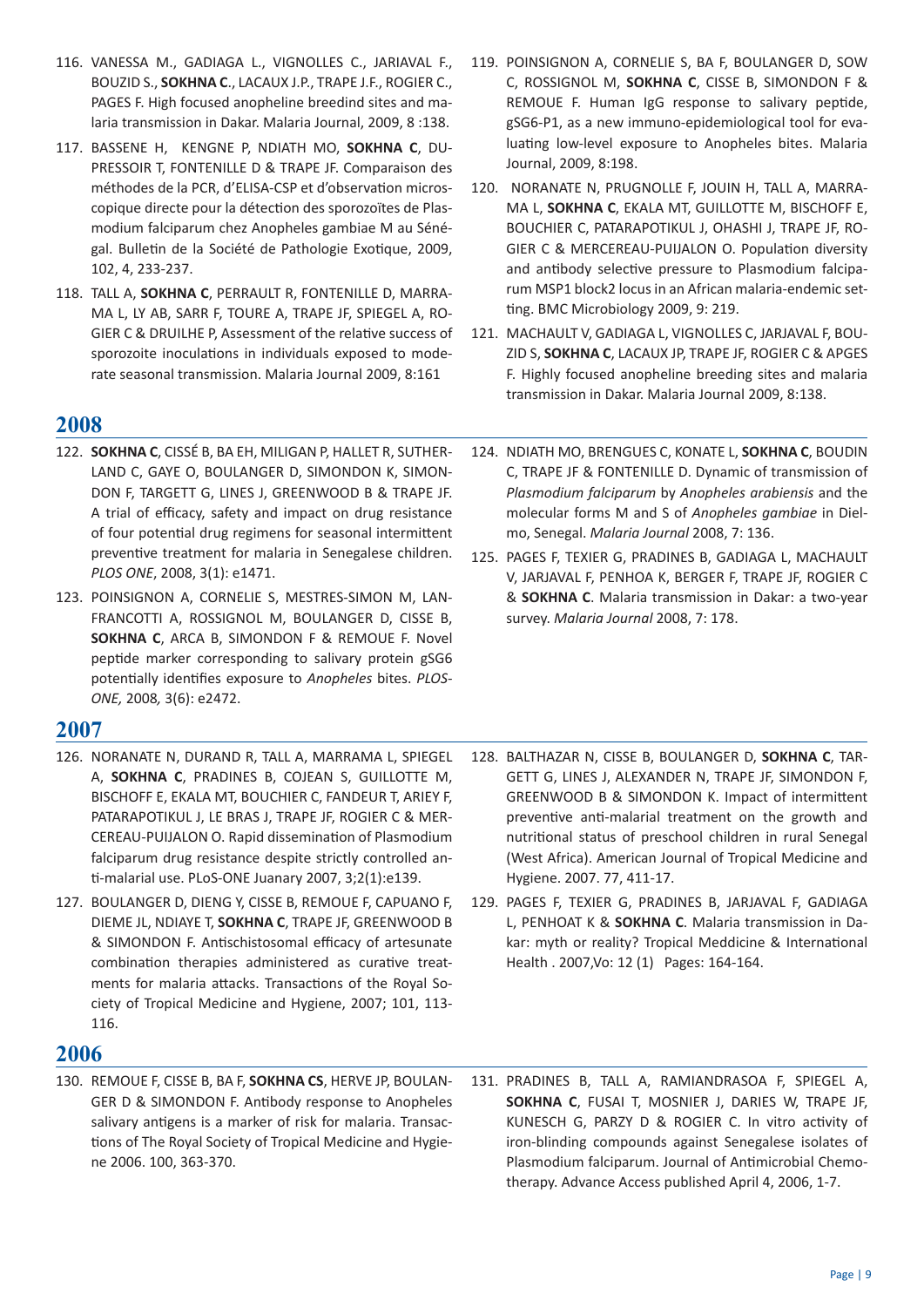- 132. PRADINES B, MAMFOUMBI MM, TALL A, SOKKHNA C, KOECK JL, FUSAI T, MOSNIER J, CZARNECKI E, SPIEGEL A, TRAPE JF, KOMBILA M & ROGIER. In vitro activity of Tafenoquine against the asexual blood stages of Plasmodium falciparum isolates from Gabon, Senegal and Djibouti. Antimicrobial Agents and Chemotherapy. 2006, 3225-26.
- 133. CISSE B, **SOKHNA C**, BOULANGER D, MILLET J, BA EH, RI-CHARDSON K, HALLETT R, SUTHERLAND C, SIMONDON K, SIMONDON F, ALEXANDER N, GAYE O, TARGETT G, LINES J, GREENWOOD B & TRAPE JF. Seasonal intermittent preventive treatment with artesunate and sulfadoxine-pyrimethamine for prevention of malaria in Senegalese children: a randomised, placebo-controlled, double-blind trial. Lancet 2006; 367:659-67.
- 134. VIAL L, DIATTA G, TALL A, BA EH, BOUGANALI H, DURAND P, **SOKHNA C**, ROGIER C, RENAUD F & TRAPE JF. Incidence of tick-born relapsing fever in West Africa: longitudinal study. Lancet 2006; 368: 37-43.

- 135. DRUILHE P, TALL A, **SOKHNA C**. Worms can worsen malaria: towards a new means to roll back malaria? TRENDS in Parasitology. 2005, vol 21, N° 8: 359-362.
- 136. BALTHAZAR N, SIMONDON K, JACQUELINE M, CISSE B, **SOKHNA C** BOULANGER D & SIMONDON F. A composite young child feeding index is associated neither with height-for-age nor with height velocity in rural Senegalese children. American Journal of Nutrition. 2005. 457-464.
- 137. BACAER N & **SOKHNA CS**. A mathematical model representing the diffusion of resistance to an anti-malarial drug. Mathematical Biosciences and Engineering. 2005. Vol.2 N° 2: 227-238.

## **2004**

140. TALMAN AM, PAUL REL, **SOKHNA CS**, DOMARLE O, ARIEY F, TRAPE JF, ROBERT V. Influence of chemotherapy on the Plasmodium gametocyte sex ratio of Mice and human. American Journal of Tropical Medicine and Hygiene. 2004. 71: 739-744.

## **2003**

- 142. ROGIER C., IMBERT P., TALL A. **SOKHNA CS**, SPIEGEL A. & TRAPE J.F. Epidemiological and clinical aspects of blackwater fever among African children suffering frequent malaria attacks. Transactions of The Royal Society of Tropical Medicine and Hygiene, 2003 (97), 193-197.
- 143. ROBERT V., **SOKHNA CS**, ROGIER C., ARIELY F. & TRAPE J.F. Sex ratio of Plasmodium falciparum gametocytes inhabitants of Dielmo, Senegal. Parasitology, 2003 (127), 1-8.
- 144. AKIANA J, CAMARA P, **SOKHNA CS**, MBAYE A, GAYE O, KONATE L, LE HESRAN JY. Evolution saisonnière de la morbidité palustre à Richard-Toll, Sénégal, Parasite, 2003 Sep; 10 (3):283-4.

- 147. DIA I., LOCHOUARN L., DIATTA M., **SOKHNA CS** & FONTE-NILLE D. Comparaison de deux méthodes de capture pour l'échantillonnage des populations d'An. funestus Giles dans un village de savane soudanienne. Bulletin de la Société de Pathologie Exotique, 2002, 124-126.
- 148. FAYE F.B.K., SPIEGEL A., TALL A., **SOKHNA CS**, FONTENILLE D., ROGIER C. & TRAPE J.F. Diagnostic criteria and risk factors of Plasmodium ovale clinical malaria. The Journal of Infectious Diseases, 2002 (186), 690-695.
- 138. PERRAUT R, MARRAMA L, DIOUF B, TALL A, **SOKHNA C**, TALL A, NABETH P, TRAPE J F, LONGACRE S, MERCE-REAU-PUIJALON O. Antibodies to the conserved C-terminal domain of the Plasmodium falciparum merozoite surface protein-1 and to the merozoite extract and their relationship with in vitro inhibitory antibodies and protection against clinical malaria in a Senegalese village. Journal of Infectious Diseases. 2005. 191: 264-71.
- 139. DRUILHE P, **SOKHNA C**, BRASSEUR P, TALL A, JAMBOU R & ROUSSILHON C. Worms can worsen malaria: towards a new means to roll back malaria? Acta Tropica, 2005, Vol 95 : S465-S466.
- 141. **SOKHNA CS**, LE HESRAN J.Y., MBAYE P.A., AKIANA J., CA-MARA P.I., DIOP M., LY. & DRUILHE P. Increase of malaria attacks among children presenting concomittant infection by Schistosoma Mansoni in Senegal. Malaria Journal. 2004. 3 : 43.
- 145. BA E H, SPIEGEL A, HOVETTE P, TALL A, ROGIER C, **SOKHNA CS**, TRAPE J F. Epidémiologie clinique de la borréliose dans une zone rurale du Sénégal. Bulletin de la Société de Pathologie Exotique. 2003. 96: 258-259.
- 146. PERRAUT R, MARRAMA L, DIOUF B, FONTENILLE D, TALL A, **SOKHNA CS**, TRAPE J F, GARRAUD O, MERCEREAU-PUI-JALON O. Distinct surrogate markers for protection against Plasmodium falciparum infection and clinical malaria identified in a Senegalese community after radical drug cure. Journal of Infectious Diseases. 2003. 188: 1940-1950.
- 149. JAMBOU R, PERRAUT R, **SOKHNA CS**, DIOUF A, LONGACRE S, TRAPE J F, TALL A, MARRAMA L, GOWDA C. Antibodies responses against GPI and Plasmodium antigens among patients attending dispensaries for mild malaria in three biotopes of the Senegal. American Journal of Tropical Medicine and Hygiene. 2002. 67: 323-324.